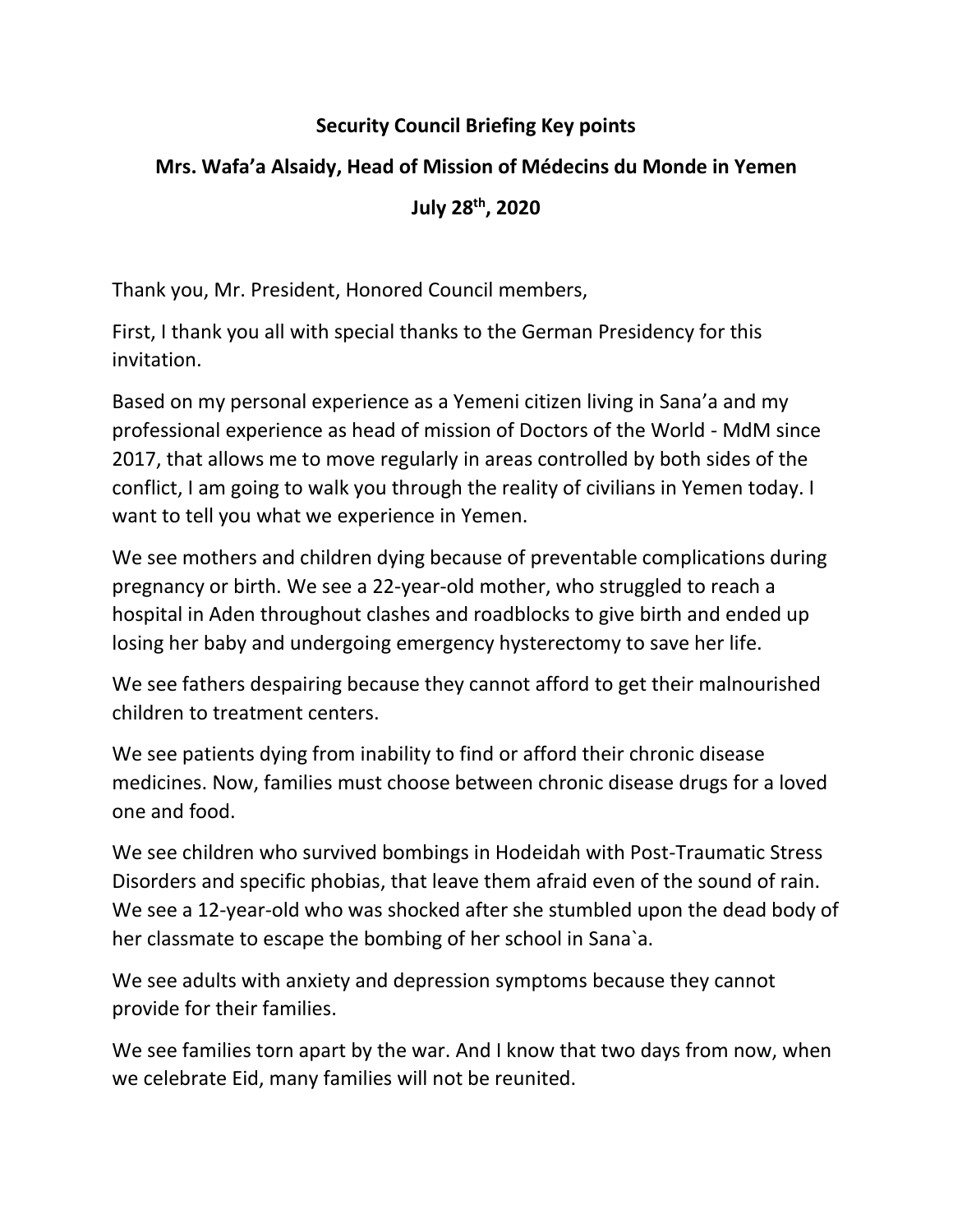This already insufferable situation has been aggravated by the COVID-19 pandemic. Although accurate data on COVID-19 cases and deaths is not available in Yemen, I can tell you that we see people dying in their homes and in Health Facilities, not only from COVID alike symptoms but above all from lack of timely access to basic health care services.

The health system in Yemen, more than any other country in the world, was not ready for the pandemic. More than half of the health facilities are not functioning well or at all because of the war: destruction, lack of supplies, shortage of fuel and lack and irregularity of governmental salaries are some of the few difficulties that we encounter daily.

I would like to pay tribute to the Yemeni health workers. They are not less dedicated to their patients than in any other country. However, today, health workers in Yemen must choose between unpaid work in Health Facilities or paid work outside of Health Facilities. They must choose between caring for their patients and feeding their children: it is not fair, and no health worker should be put in such a position.

Yet health workers are not the only ones who have their back against the wall. It is the case for all public servants, and all Yemenis.

Clashes, bombing, shelling and lack of security are killing men, women and children, and it happened again last week when a bombing killed 11 civilians including women and children in Al Hazm in Al Jawf. But economic deterioration puts a direct threat on the lives of the survivors because food, drugs and safe drinking water are unaffordable for most.

Let me tell you about when we conduct awareness campaigns about Cholera prevention: many men and women express frustration and ask, "how do want us to clean our hands with plenty of water and soap when we struggle to even secure drinking and cooking water?"

Indeed, hundreds of thousands of Yemeni people lost their jobs, salaries, farms, fisheries and access to ports and markets because of the conflict.

They lost any access to a decent income and are running out of options.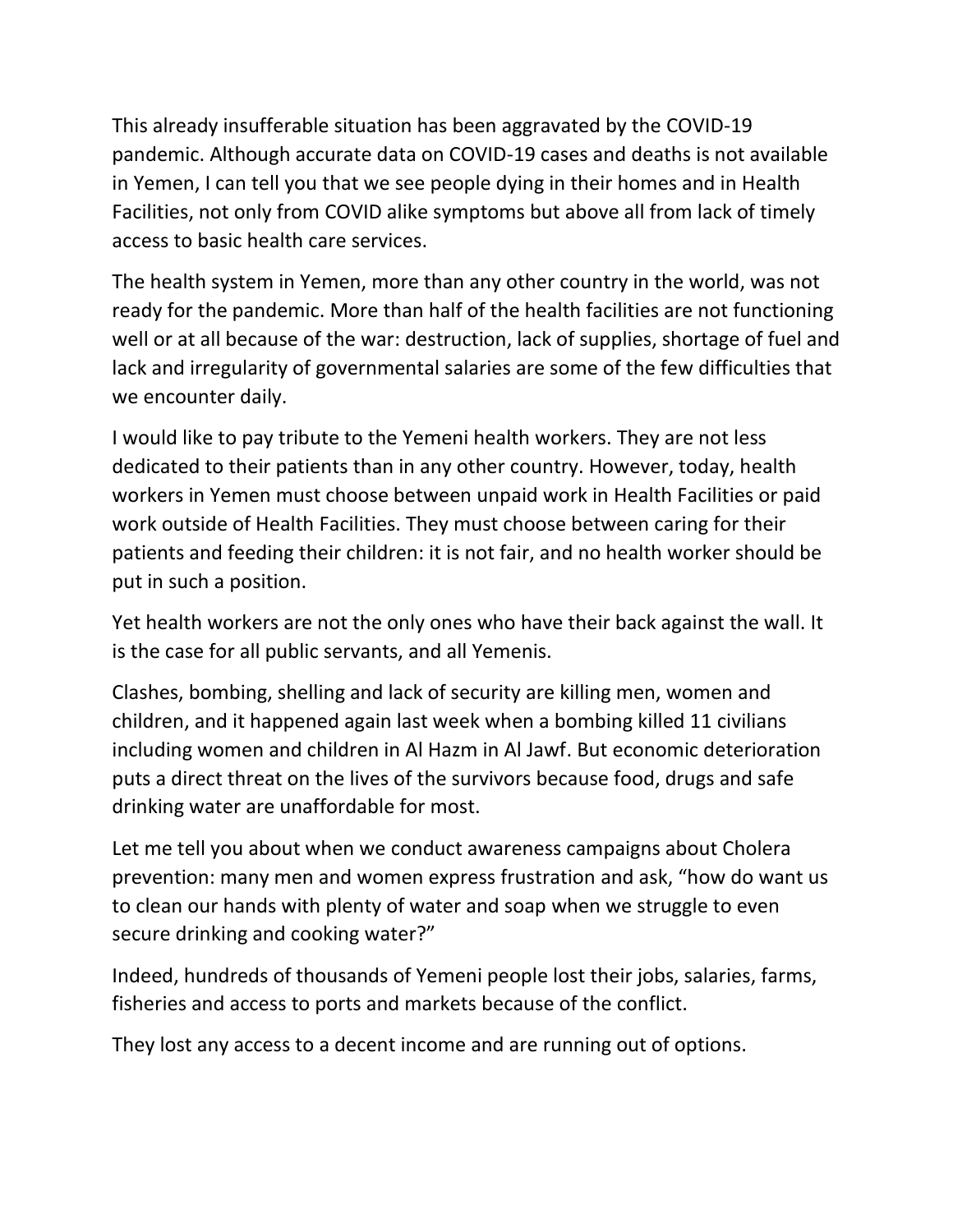The Security Council can and should give options back to Yemen. To this end, I have 4 asks:

#### **1. Stop the war in Yemen**

Stopping the war is the only solution for civilians to be again self-reliant instead of being aid-dependent: all the amount of aid in the world will not be enough to address the soaring needs. We are grateful to all governments who announced support for peace and Mr. Griffith's relentless efforts. But they can do more to stop this war.

**First**, the Security council should push parties to engage faithfully in peace talks.

**Second**, the Council members should put pressure on countries directly involved in the conflict to stop military operations and to stop weaponizing armed groups in Yemen.

**Third**, the Council members should put pressure on the many countries, including permanent members of this council, to put an end to their direct and indirect logistical and military support to military operations in Yemen.

At the street level, regular civilians like myself keep wondering if there truly is collective international willingness to end this war because these countries and others more, continue selling weapons in the region and fueling the war. This contradiction does not make any sense for us Yemeni people and that is why we question and strongly demand the international community's honest and principled support to peace.

Now, we are also concerned that the negative impact of COVID-19 on the global economy will boost weapons selling in hope to boost economies. We hope to be mistaken because any economical profits made from selling weapons that might be used in Yemen are literally made over the dead bodies of Yemeni men, women, boys and girls. I hope decision makers picture that before legitimizing any future weapon sales in the region.

Security council members, if you really support peace in Yemen, just stop all contributions to the war.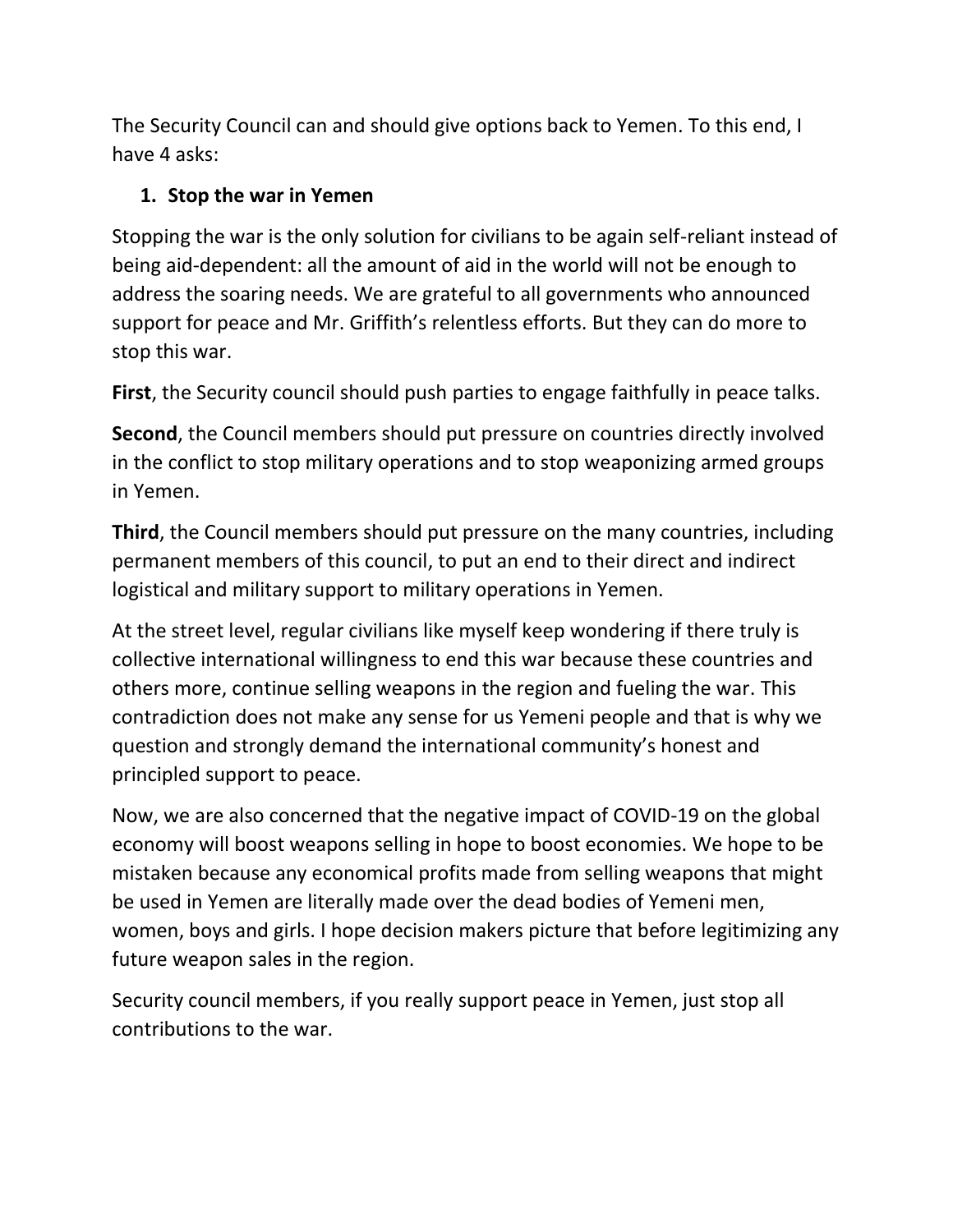My second ask is to:

### **2. Save Yemen's economy**

Depreciation of YER and deterioration of the economy are both a direct result of this war and a direct underlying factor for the violence circle to continue.

When people lose their income, they lose hope.

How can this Council save Yemen's economy?

Lift the blockade and any other restrictions on importations and exportation of all commercial goods to/from Yemen.

Repeated fuel crises dimension civilians' ability to survive. The world is watching the long queues of cars in Yemen fuel stations and probably thinks that people can walk instead. In reality, fuel in Yemen is not just about cars. Fuel is equal to water, because water pumps depend on fuel. It is equal to health because hospitals are working on generators, not on unreliable public electricity. Fuel is equal to food because cultivation and transportation of basic goods come at higher cost and become unaffordable for regular civilians.

## **3. Support safe and unimpeded humanitarian access**

I also ask this Council to push all warring parties to respect international humanitarian law and humanitarian principles and support safe and unhindered access of affected population to relief. Frontline humanitarian workers demand to be unconditionally able to reach those in need. To this end, internal impediments and additional bureaucracies on movement of aid goods and personnel's in both North and South must be lifted immediately.

## **4. Maintain aid funding and do not abandon Yemen**

Aid cannot and will not replace peace. However, even though the country is still torn apart by war, facing an unprecedented economic collapse and a global pandemic, the simultaneous decrease of aid funding to Yemen is absolutely unjust to affected population in Yemen!

We did not choose to be dependent on aid, but we are. This is not who we are. Those who visited or worked in Yemen know that the Yemeni people in North and South are a peaceful, decent nation, full of dignity, pride, social solidarity and